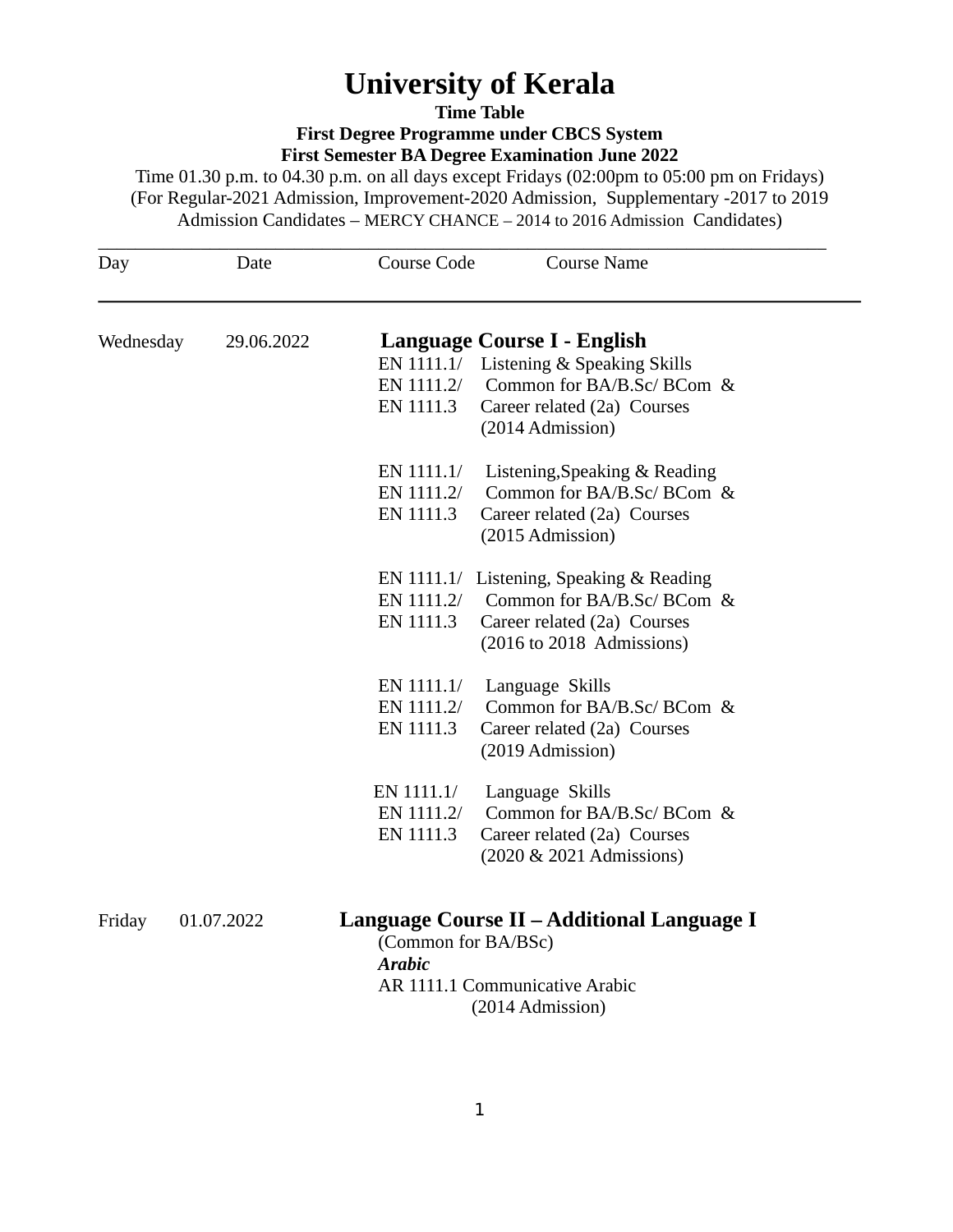AR 1111.1 Communicative Arabic I (2015 Admn to2019 Admn)

AR 1111.1 Functional Arabic I (2020 & 2021 Admissions)

# *French*

- FR 1111.1 Communication Skills in French (2014 to 2017 Admissions )
- FR 1111.1 Communication Skills in French (2018 & 2019 Admissions)
- **FR 1111.1 Communication Skills in French** (2020 & 2021 Admissions)

## *German*

- GR 1111.1 Grammar and Translation (2014 to 2019 Admissions)
- GR 1111.1 Grammar and Translation (2020 Admission)
- GR 1111.1 German Language and Communicative Skills (2021 Admission)

#### *Hindi*

- HN 1111.1 Prose and Grammar (2014 to 2016 Admissions)
- HN 1111.1 Prose and One Act Plays (2017 Admission )
- HN 1111.1 Prose and One Act Plays (2018 & 2019 Admns)
- HN 1111.1 Hindi Katha Sahitya (2020 & 2021 Admissions)

# *Latin*

- LT 1111.1 Communication Skills in Latin (2014 to 2019 Admns)
- LT 1111.1 Communication Skills in Latin (2020 & 2021 Admissions)

# *Malayalam*

- ML 1111.1 Malayala Kavitha (2014 Admn to 2017 Admissions)
- ML 1111.1 Malayala Kavitha (2018 & 2019 Admns)
- ML 1111.1 Malayala Kavitha (2020 Admission)
- ML 1111.1 Malayala Kavitha (2021 Admission)

# *Russian*

RU1111.1 Grammar and Prose (2014 to 2017Admissions) RU1111.1 Grammar and Prose (2018 & 2019 Admns)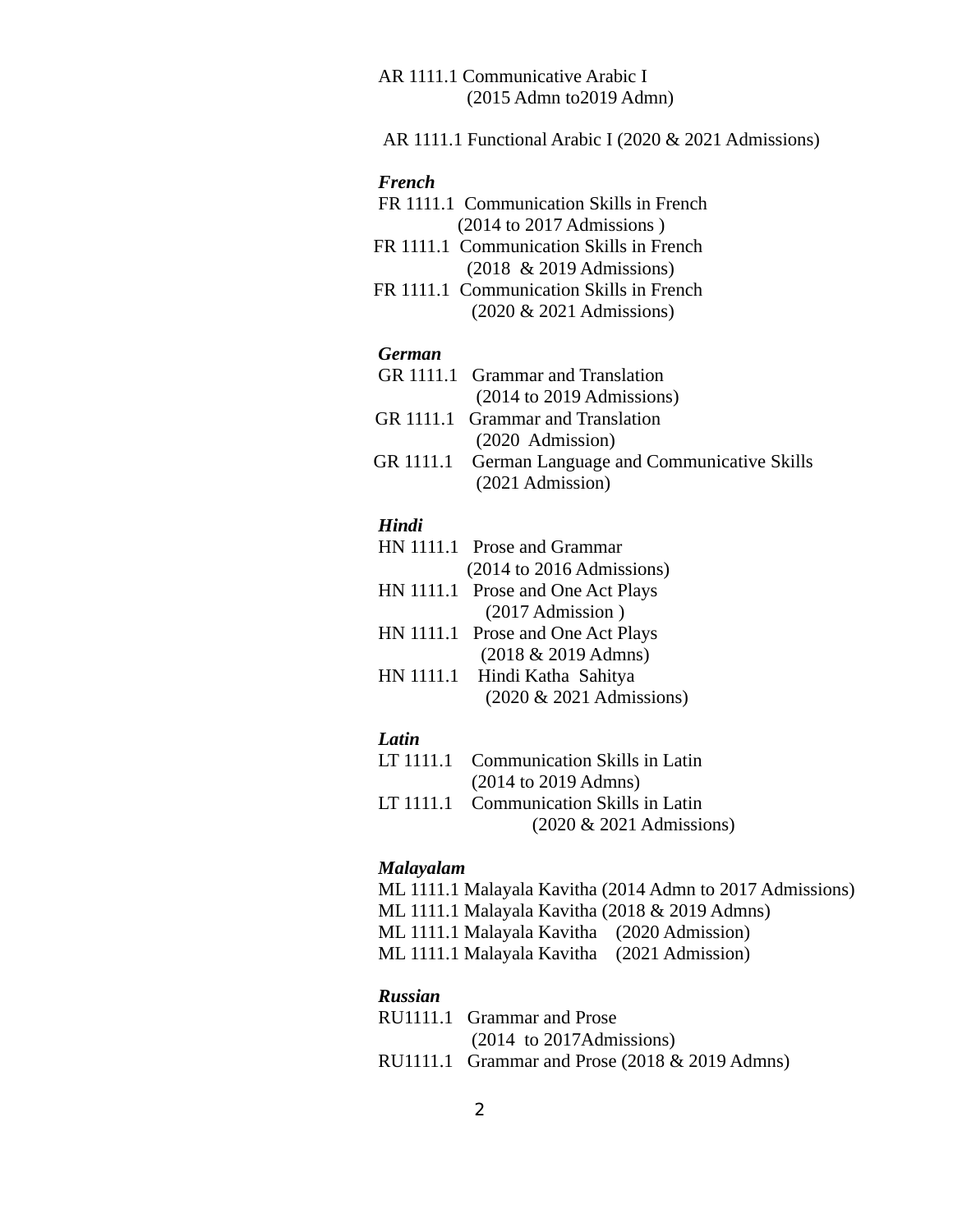RU1111.1 Grammar and Prose(2020 Admission) RU1111.1 Grammar and Prose(2021 Admission)

#### *Sanskrit (For BA/BSc)*

SK1111.1 Drama and Prose (2014 Admn to 2018 Admns)

SK1111.1 Drama and Prose (2019 Admission)

SK1111.1 Drama and Prose (2020 & 2021 Admissions)

# *Syriac*

SR1111.1 Syriac Poetry, Grammar and History of the Literature (Up to the Golden Age) (2014 Admn to 2019 Admns)

**SR1111.1 Syriac Poetry, Grammar and History of the** Literature (Up to the Golden Age) (2020 & 2021 Admns)

#### *Tamil*

TM1111.1 PuzhankuTamil (Communicative Skills in Tamil) (2014 – 2017 Admissions)

TM1111.1 PuzhankuTamil (Communicative Skills in Tamil) (2018 & 2019 Admission)

TM1111.1 PuzhankuTamil (Communicative Skills in Tamil) (2020 & 2021 Admissions)

# Monday 04.07.2022 **Foundation Course I**

EN 1121 Writings on Contemporary Issues (Common for BA/BSc) (2014 Admn & 2015 Admns)

EN 1121 Writings on Contemporary Issues (Common for BA/BSc) (2016 Admission to 2018 Admission)

EN 1121 & CG 1121.3 Writings on Contemporary Issues (Common for BA/Bsc/English & Communicative English) (2019 Admission)

EN 1121 & CG 1121.3 Writings on Contemporary Issues (Common for BA/Bsc/English & Communicative English) (2020 & 2021 Admissions)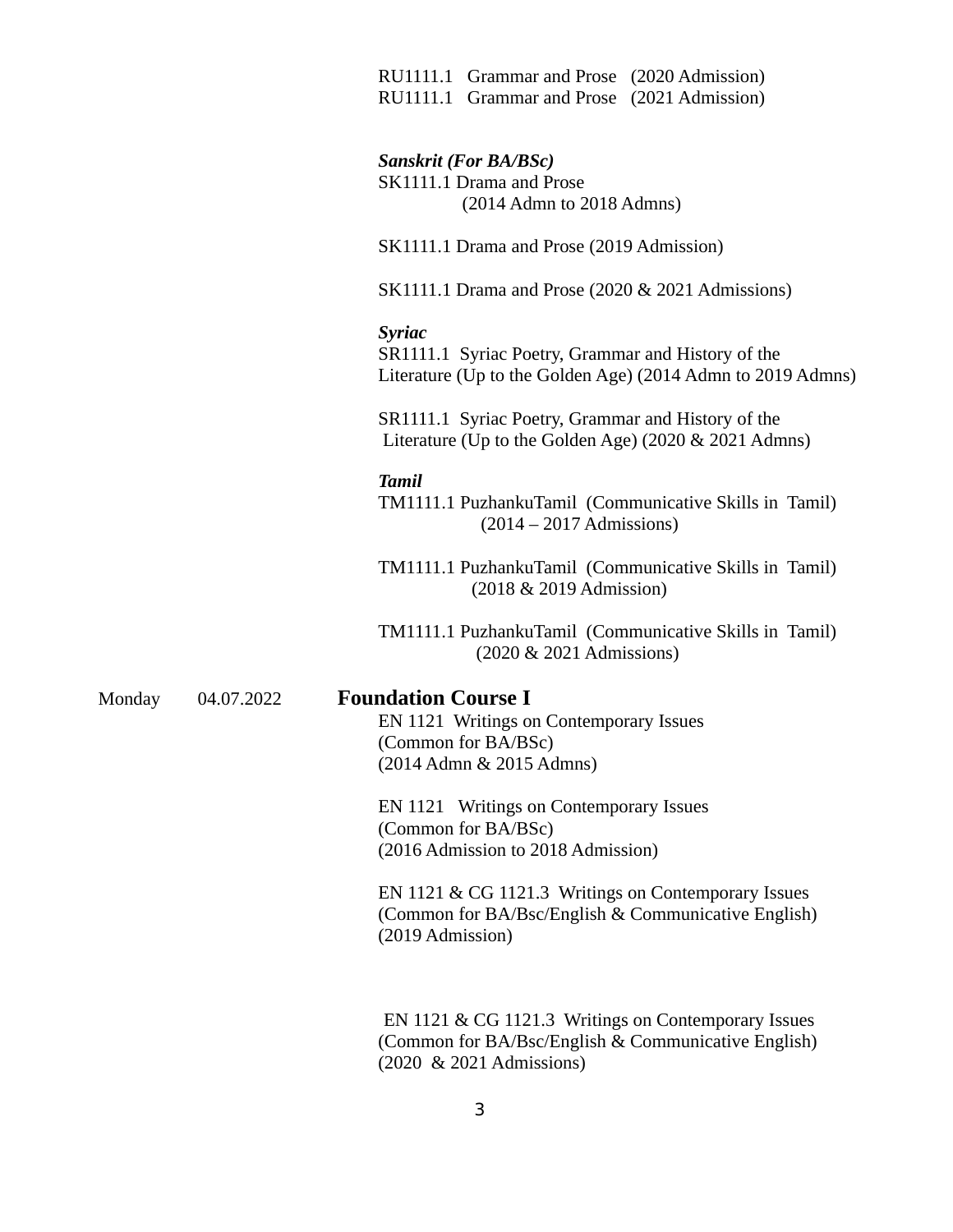Wednesday 06.07.2022 **Core Course I I. Faculty of Arts** *English Language & Literature* EN1141 Reading Poetry (2014 to 2019 Admns)

> **EN1141 Introduction to Literary Studies I** (2020 & 2021 Admissions)

# *Philosophy*

PL 1141 Methodology and Perspectives of Humanities (2014 to 2016 Admissions)

- PL 1141 Methodology and Perspectives of Humanities (2017 Admission to 2019 Admission)
- PL 1141 Methodology and Perspectives of Humanities (2020 & 2021 Admissions)

## **II. Faculty of Social Sciences** *Economics*

- EC1141 Methodology and Perspectives of Social Sciences (2014 Admission)
- EC1141 Methodology and Perspectives of Social Sciences (2015 to 2018 Admissions*)*
- EC 1141 Introductory Micro Economics (2019 Admission)
- **EC 1141 Introductory Micro Economics** (2020 & 2021 Admns)

# *History*

- HY1141 Methodology and Perspectives of Social Sciences (2014 Admission to 2019 Admissions)
- HY1141 Methodology and Perspectives of Social Sciences (2020 & 2021 Admissions)

# *Islamic History*

- IH1141 Methodology and Muslim Historiography (2014 to 2017 Admissions)
- IH1141 Methodology of Social Sciences and Muslim Historiography (2018 & 2019 Admns)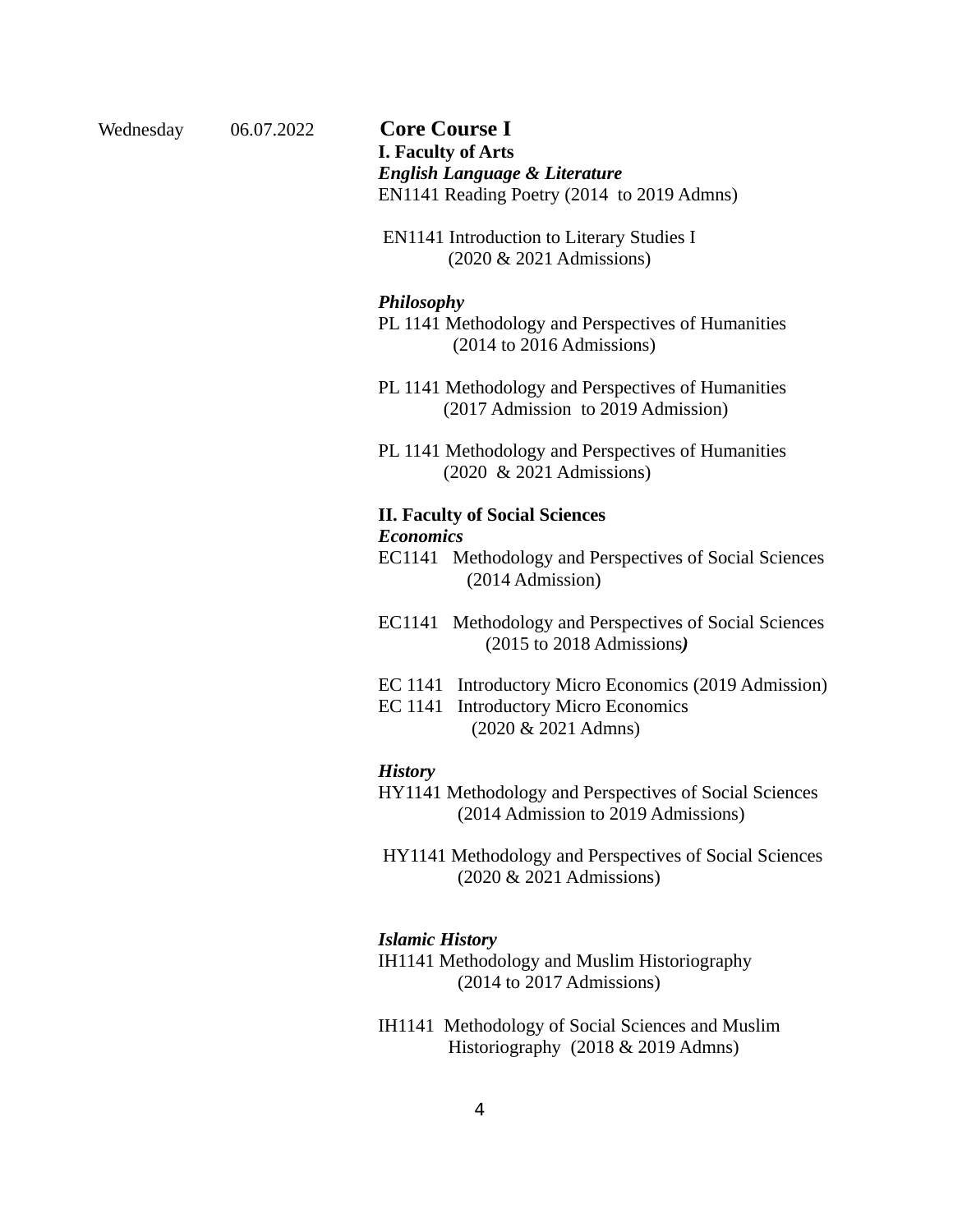**IH1141** Methodology of Social Sciences and Muslim Historiography (2020 & 2021 Admissions)

# *Political Science*

- PS1141 Methodology and Perspectives of Social Sciences (2014 Admission to 2016 Admission)
- PS1141 Methodology and Perspectives of Social Sciences (2017 Admission to 2019 Admission)
- **PS1141** Methodology and Perspectives of Social Sciences (2020 & 2021 Admissions)

# *Sociology*

- SG1141 Introduction to Social Sciences (2014 Admn to 2019 Admn)
- SG1141 Introduction to Social Sciences (2020 Admission )
- SG 1144 Introduction to Social Sciences (2021 Admission)

# **III. Faculty of Oriental Studies**

*Arabic*

- AR1141 Methodology of Arabic (2014 Admission)
- AR1141 Methodology of Arabic (2015 Admission to 2019 Admission)
- AR1141 Grammar & Morphology I (2020 & 2021 Admissions)

# *Hindi Language & Literature*

- HN 1141 Hindi Prose
	- (2014 to 2016 Admissions)
- HN 1141 Hindi Prose (2017 Admission)
- HN 1141 Hindi Prose (2018 Admission & 2019 Admission)
- HN 1141 Hindi Katethar Gadya Sahitya (2020 & 2021 Admissions)

#### *Malayalam Language, Culture & Literature*

- ML1141 Novel Charithravum Padavum (2014 – 2017 Admissions)
- ML1141 Novel Charithravum Padavum (2018 Admission & 2019 Admission)
- ML1141 Novel Charithravum Padavum (2020 Admission)
- ML 1141 Novel Sahithyam ( 2021 Admission)

# *Sanskrit General and Sanskrit Special Jyothisha*

SK1141 Methodology and Perspectives of Humanities Sanskrit General 2014 Admn to 2017 Admn)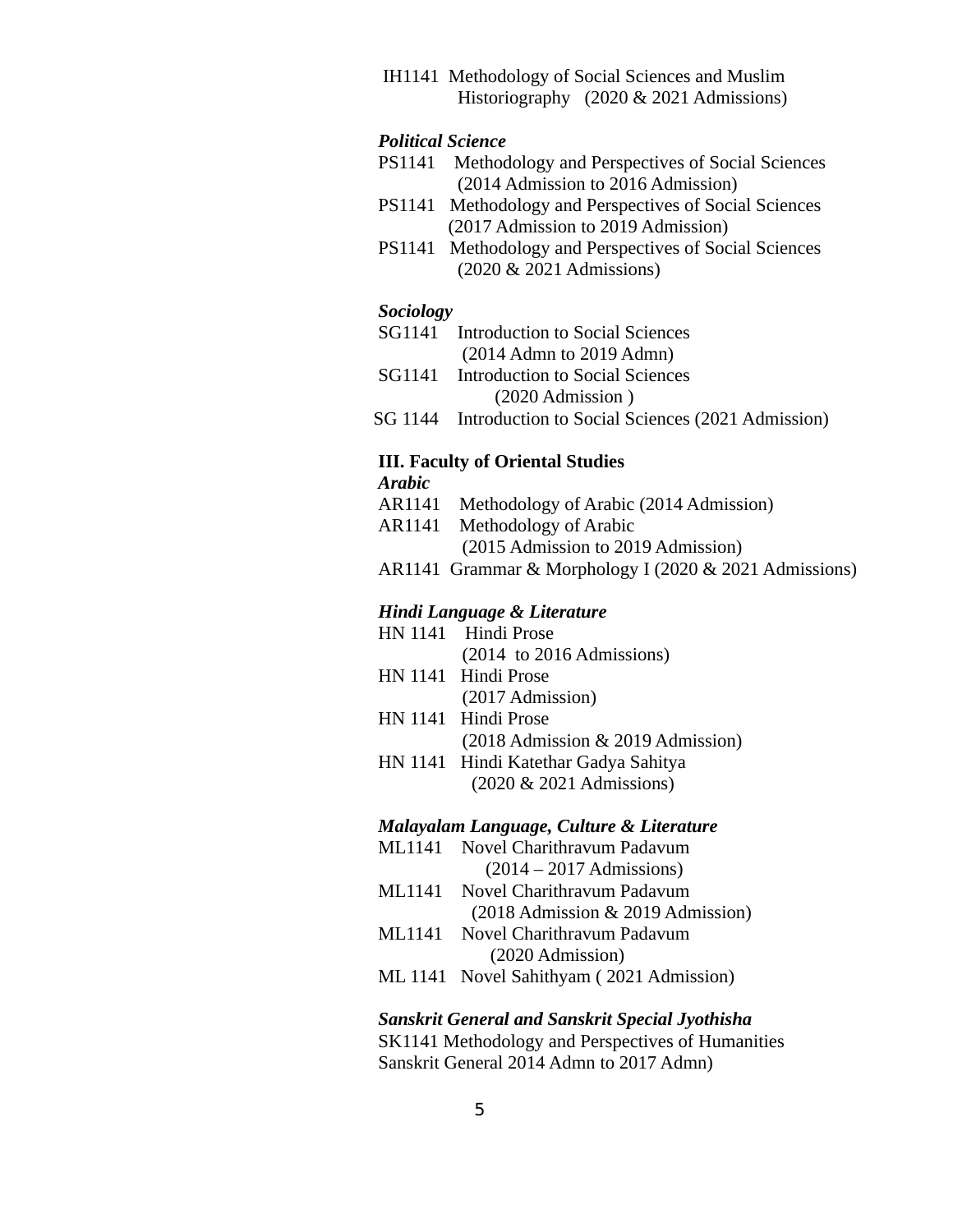- SK 1141 History of Sanskrit Literature (2018 Admission & 2019 Admission)
- **SK 1141 History of Sanskrit Literature** (2020 & 2021 Admissions)

# *Sanskrit Special (Nyaya)*

- SN1141 Methodology and Perspectives of Indian Logic (2014 Admn to 2019 Admn)
- SN1141 Methodology and Perspectives of Indian Logic (2020 & 2021 Admissions)

## *Sanskrit Special (Sahitya)*

- SS1141 Methodology of Sanskrit Sahitya (2014 Admn to 2019 Admn)
- SS1141 Methodology of Sanskrit Sahitya (2020 & 2021 Admissions)

#### *Sanskrit Special (Vedanta)*

- SV1141 Methodology of Vedanta (2014 Admn to 2019 Admn)
- SV1141 Methodology of Vedanta (2020 & 2021 Admissions)

#### *Sanskrit Special (Vyakarana)*

- SY1141 Methodology of Sanskrit Vyakarana (2014 Admn to 2019 Admn)
- SY1141 Methodology of Sanskrit Vyakarana (2020 & 2021 Admissions)

#### *Sanskrit Special (Jyothisha)*

SJ1141 Methodology of Astronomy and Astrology (2014 Admn to 2019 Admn)

SJ1141 Methodology of Astronomy and Astrology (2020 & 2021 Admissions)

# *Tamil*

- TM 1141 Ikkaala Ilakkiyam (Kavithai) (2014 to 2017Admission)
- TM 1141 Ikkaala Ilakkiyam (Kavithai)
- (2018 Admn & 2019 Admn)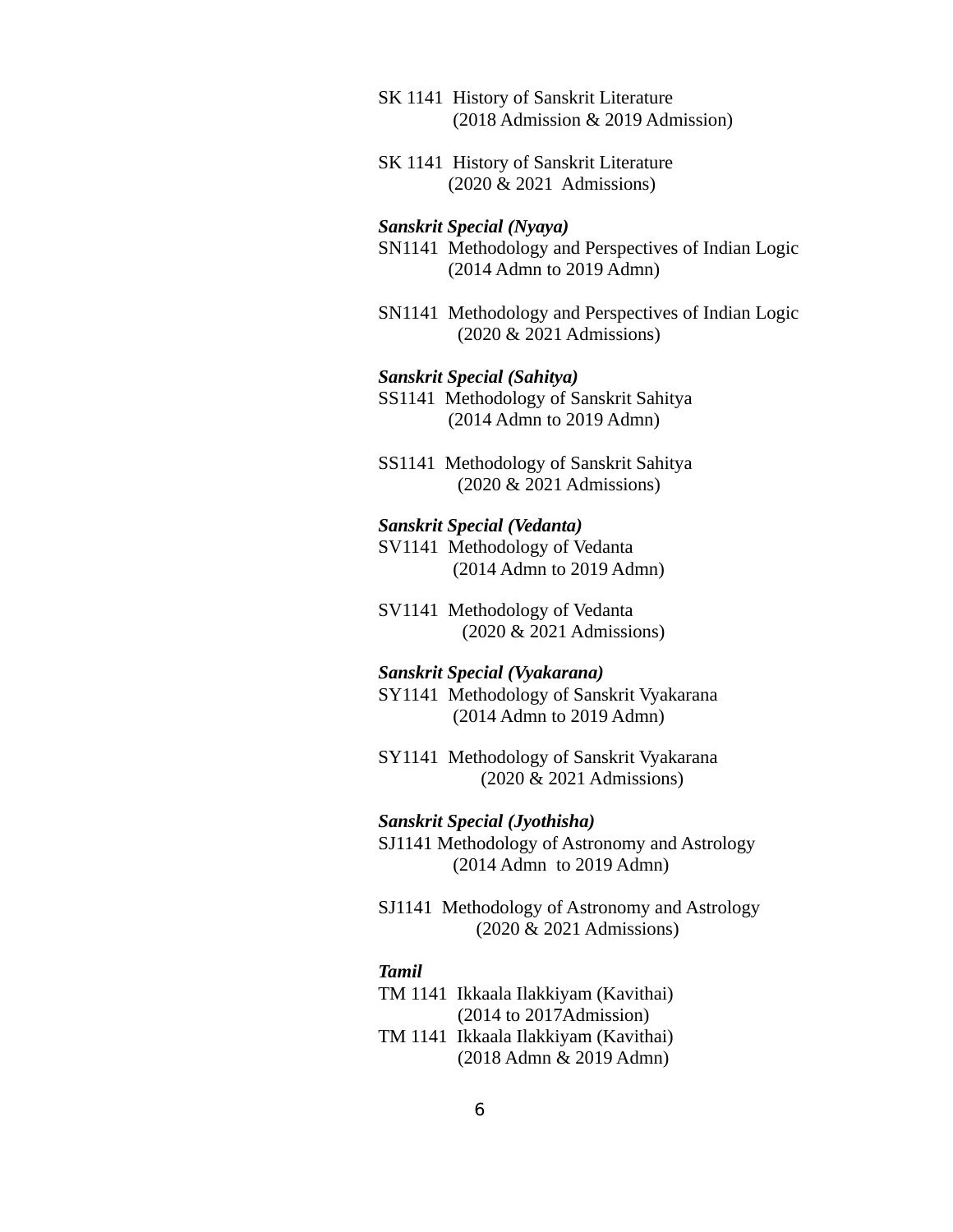|        |            |              |                | TM 1141 Ikkaala Ilakkiyam (Kavithai)<br>(2020 & 2021 Admissions)                                                                                                                 |
|--------|------------|--------------|----------------|----------------------------------------------------------------------------------------------------------------------------------------------------------------------------------|
|        |            | <b>Music</b> |                | <b>IV. Faculty of Fine Arts</b>                                                                                                                                                  |
|        |            |              |                | MU 1141 Theory I - Introduction to Indian Music<br>(2017 Admission to 2019 Admission)                                                                                            |
|        |            |              |                | MU 1141 Theory I – Introduction to Indian Music<br>(2020 & 2021 Admissions)                                                                                                      |
|        |            |              |                |                                                                                                                                                                                  |
| Friday | 08.07.2022 |              | PS1131         | <b>Complementary Courses</b><br>Principles of Political Science (Common for<br>English, Economics, History, Islamic History,<br>Sociology, Philosophy) (2014 to 2016 Admissions) |
|        |            |              | <b>PS 1131</b> | <b>Introduction to Political Science</b><br>(2017 Admn to 2019 Admn)                                                                                                             |
|        |            |              | <b>PS 1131</b> | <b>Introduction to Political Science</b><br>(2020 & 2021 Admissions)                                                                                                             |
|        |            |              |                | ML1131.1 Kerala Samskaram Bhagam I (Malayalam)<br>(2014 to 2017 Admissions)                                                                                                      |
|        |            |              |                | ML1131.1 Kerala Samskaram Bhagam I (Malayalam)<br>(2018 Admission & 2019 Admission)                                                                                              |
|        |            |              | ML1131.1       | Kerala Samskaram Bhagam I (Malayalam)<br>(2020 Admission)                                                                                                                        |
|        |            |              |                | ML 1131.1 Kerala Padanam (2021 Admission)                                                                                                                                        |
|        |            |              | TM1131         | Ithazhiyal (Tamil) (2014 to 2017 Admissions)                                                                                                                                     |
|        |            |              | TM1131         | Ithazhiyal (Tamil) (2018 Admn & 2019 Admn)                                                                                                                                       |
|        |            |              | TM1131         | Ithazhiyal (Tamil) (2020 & 2021 Admissions)                                                                                                                                      |
|        |            |              | AR1131         | Tarikh-Al-Islam I (Arabic)<br>(2014 Admission)                                                                                                                                   |
|        |            |              | AR1131         | Tarikh-Al-Islam I (Arabic)<br>(2015 Admission to 2019 Admission)                                                                                                                 |
|        |            |              | AR1131         | Ancient History of Arabs (2020 & 2021 Admissions)                                                                                                                                |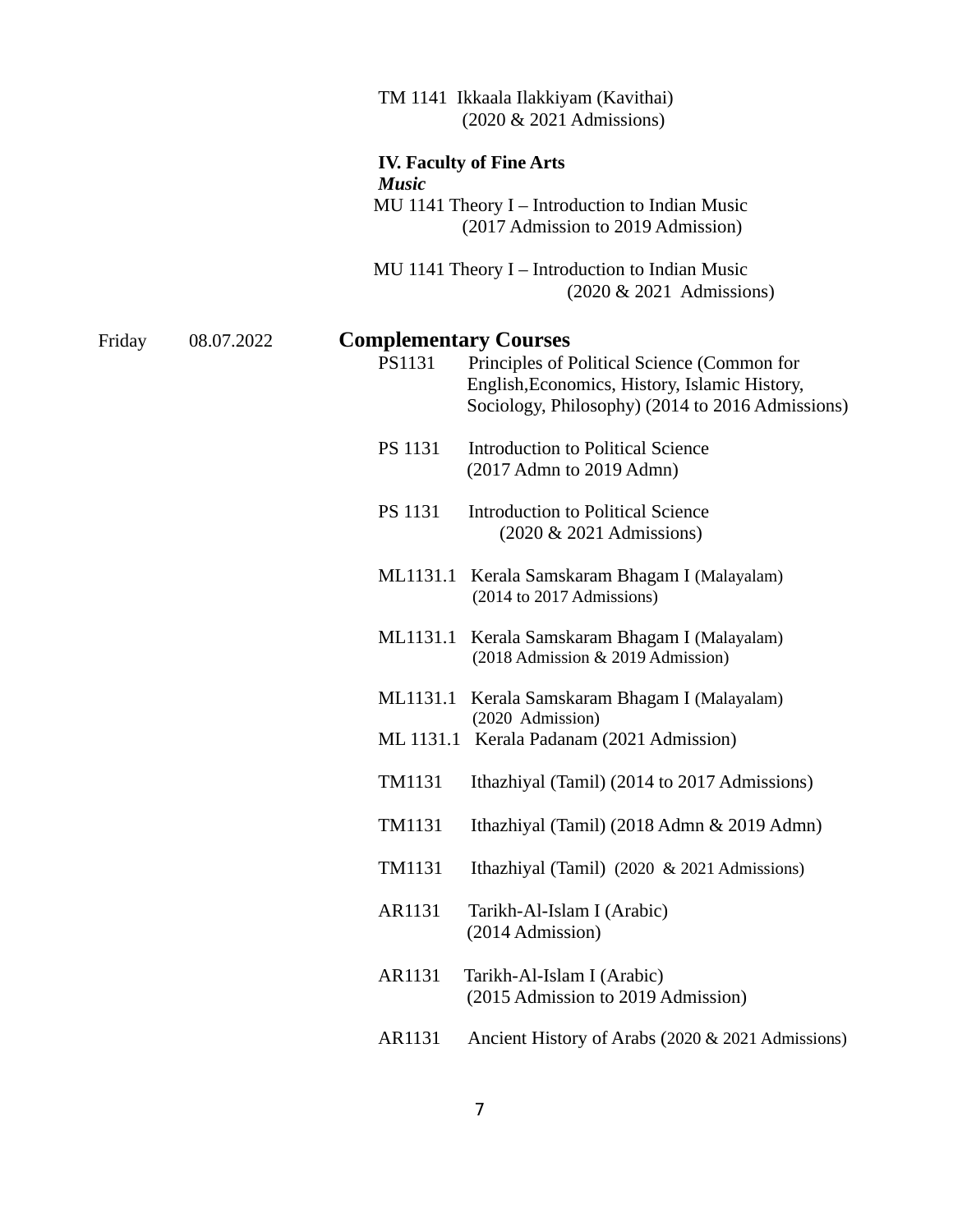|        |            | HN1131   | Secretarial Practice and Official<br>Correspondence in Hindi                                                           |
|--------|------------|----------|------------------------------------------------------------------------------------------------------------------------|
|        |            | HN 1131  | (2014 Admission to 2016 Admissions)<br>Women's Literature in Hindi<br>(2017 Admission)                                 |
|        |            | HN 1131  | Women's Literature in Hindi<br>(2018 Admission & 2019 Admission)                                                       |
|        |            | HN 1131  | Samakaleen Sahityik Vimarsh<br>(2020 & 2021 Admissions)                                                                |
| Monday | 11.07.2022 | HY1131.1 | History of Modern India (1857-1900)<br>(Common for Economics, Islamic History,<br>Sociology) (2014 Admn to 2019 Admns) |
|        |            | HY1131.1 | History of Modern India (1857-1900)<br>(Common for Economics, Islamic History,<br>Sociology) (2020 & 2021 Admns)       |
|        |            | HY1131.2 | History of Modern World (1789-1900)<br>(Common for English, Political Science)<br>(2014 Admn to 2019 Admns)            |
|        |            | HY1131.2 | History of Modern World (1789-1900)<br>(Common for English, Political Science)<br>(2020 & 2021 Admissions)             |
|        |            | PL 1132  | <b>Gandhian Philosophy</b><br>(Common for Philosophy, History)<br>(2014 to 2016 Admns)                                 |
|        |            | PL 1132  | <b>Gandhian Philosophy</b><br>(2017 Admn to 2019 Admn)                                                                 |
|        |            | PL 1132  | Gandhian Philosophy (2020 & 2021 Admissions)                                                                           |
|        |            | SK 1131  | Drama and Grammar<br>$(2014$ Admn to $2017$ Admn)                                                                      |
|        |            | SK 1131  | Poetry and Prose (2018 Admn & 2019 Admn)                                                                               |
|        |            | SK 1131  | Poetry and Prose (2020 & 2021 Admissions)                                                                              |
|        |            | SJ 1131  | <b>Introduction to Astronomy</b><br>(2014 to 2016 Admn)                                                                |
|        |            | SJ 1131  | <b>Introduction to Astronomy</b><br>(2017 Admn to 2019 Admn)                                                           |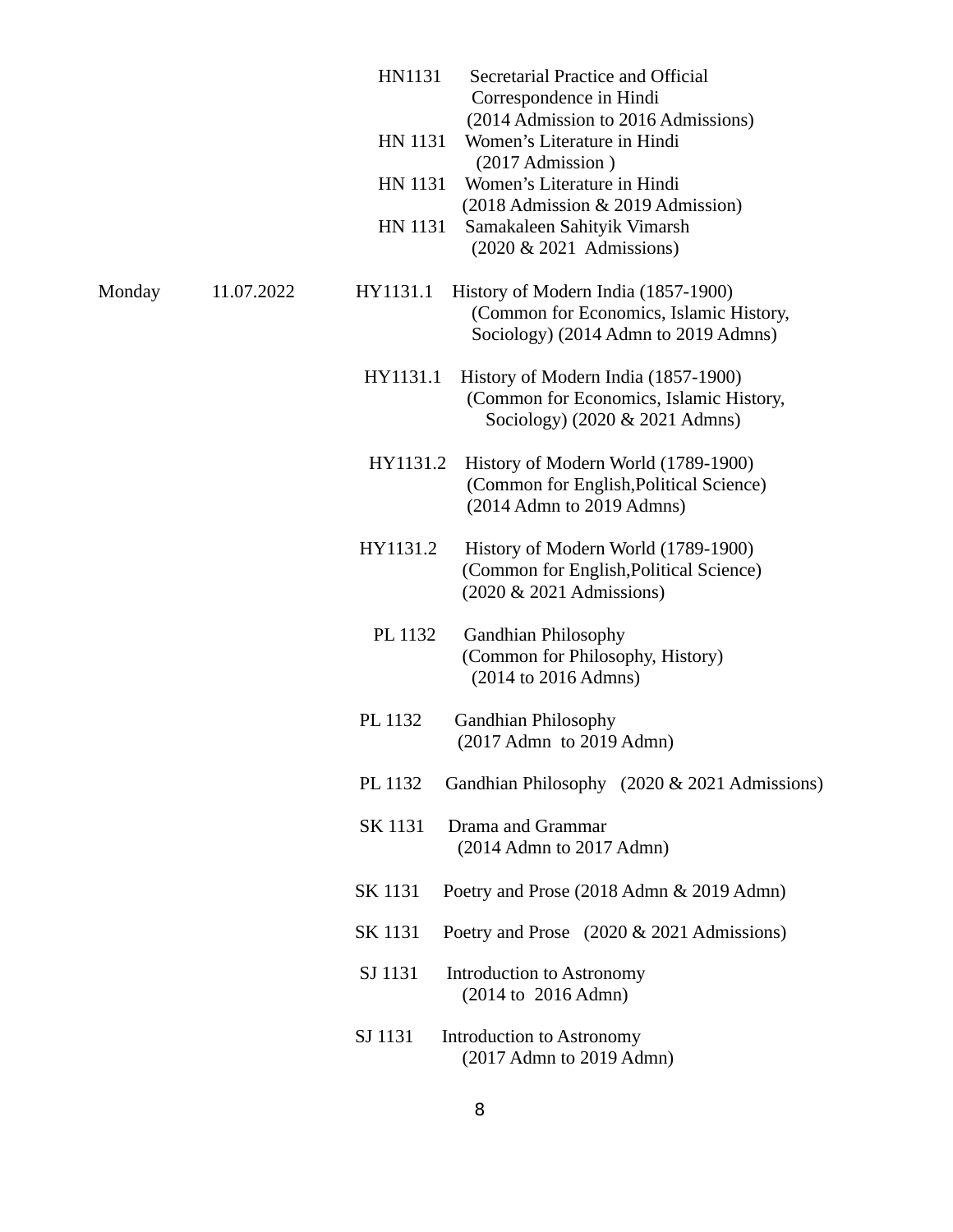|           |            | SJ 1131<br>Introduction to Astronomy<br>(2020 & 2021 Admissions)                                                                                                  |
|-----------|------------|-------------------------------------------------------------------------------------------------------------------------------------------------------------------|
|           |            | A Prelude to Sanskrit - Level 1<br>SN 1131<br>$(2014$ Admn to $2019$ Admn)                                                                                        |
|           |            | SN 1131 A Prelude to Sanskrit - Level 1<br>(2020 & 2021 Admissions)                                                                                               |
|           |            | SV 1131 Samskritha Praveshakah<br>$(2014$ Admn to $2019$ Admn)                                                                                                    |
|           |            | SV 1131 Samskritha Praveshakah<br>(2020 & 2021 Admissions)                                                                                                        |
|           |            | SY 1131<br>Basic Sanskrit Grammar I (2014 to 2019 Admn)                                                                                                           |
|           |            | SY 1131 Basic Sanskrit Grammar I (2020 & 2021 Admissions)                                                                                                         |
|           |            | SS 1131 Functional Sanskrit<br>$(2014$ Admn to $2019$ Admn)                                                                                                       |
|           |            | SS 1131 Functional Sanskrit (2020 & 2021 Admissions)                                                                                                              |
| Wednesday | 13.07.2022 | Foundations of Economic Theory<br>EC1131<br>(Common for English, Philosophy, History, Islamic<br>History, Political Science, Sociology)<br>(2014 Admission)       |
|           |            | EC1131 Foundations of Economic Theory (Common for<br>English, Philosophy, History, Islamic History,<br>Political Science, Sociology)<br>(2015 to 2018 Admissions) |
|           |            | EC1131<br>Foundations of Economic Theory<br>(Common for English, Philosophy, History, Islamic<br>History, Political Science, Sociology)<br>(2019 Admission)       |
|           |            | EC1131 Foundations of Economic Theory<br>(Common for English, Philosophy, History, Islamic<br>History, Political Science, Sociology)<br>(2020 & 2021 Admissions)  |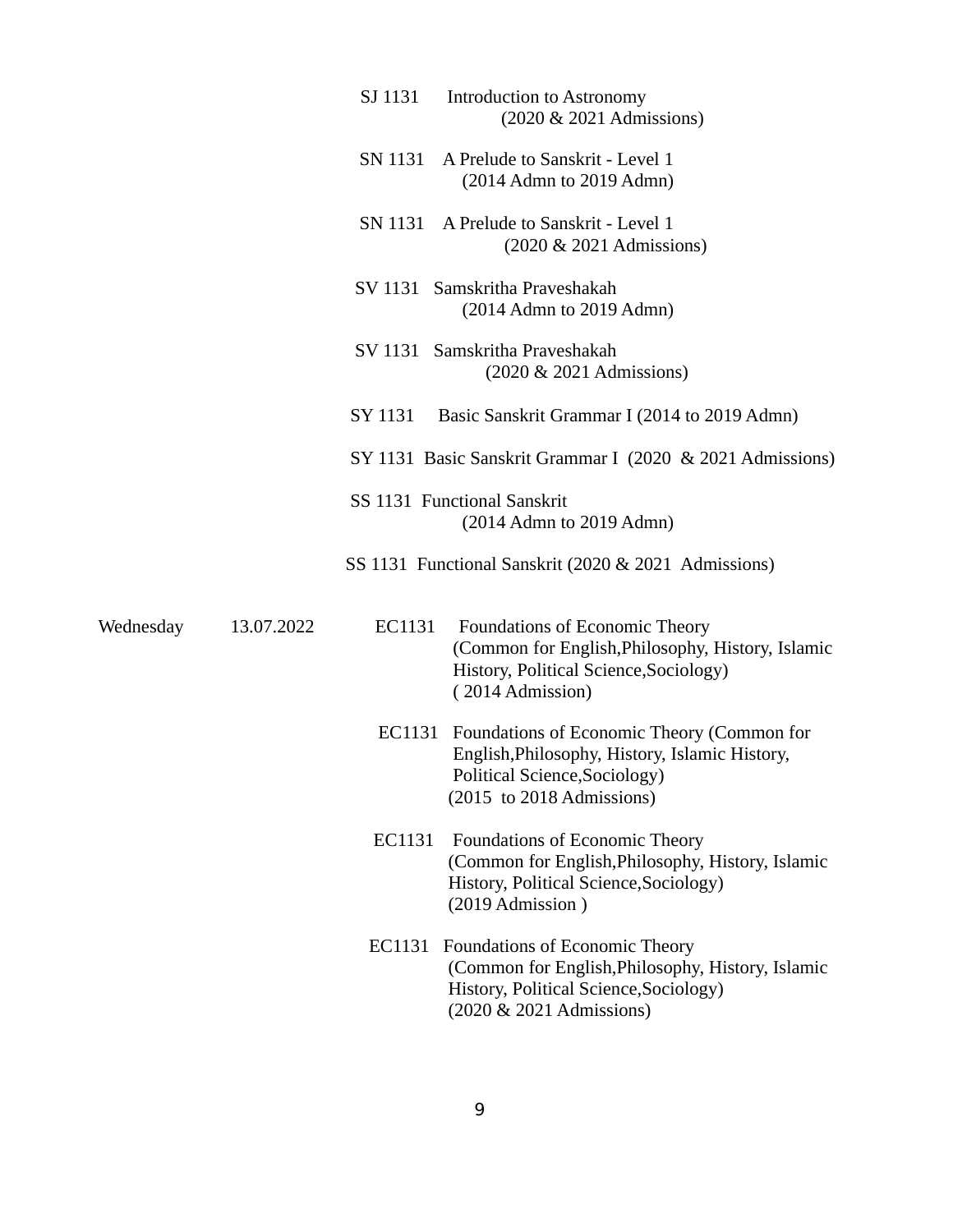| SK1131.3<br>Prose, Verse and Grammar (Music)<br>(2014 to 2018 Admn)             |
|---------------------------------------------------------------------------------|
| Siksha, Grammar and Verses (Music)<br>SK 1131.3<br>(2019 Admission)             |
| SK 1131.3<br>Siksha, Grammar and Verses (Music)<br>(2020 & 2021 Admissions)     |
| SK1132<br>Sanskrit in Modern Era<br>$(2014 - 2017$ Admissions)                  |
| Functional Sanskrit (2018 & 2019 Admissions)<br>SK1132                          |
| SK1132 Functional Sanskrit (2020 & 2021 Admissions)                             |
| SJ 1132<br>Elements of Indian Astronomy (For Nyaya)<br>(2014 to 2019 Admns)     |
| SJ 1132 Elements of Indian Astronomy (For Nyaya)<br>(2020 & 2021 Admissions)    |
| SY 1132 Elementary Sanskrit Grammar (For Jyothisha)<br>(2014 to 2019 Admns)     |
| SY 1132 Elementary Sanskrit Grammar (For Jyothisha)<br>(2020 & 2021 Admissions) |
| SS 1132 Sahitya Paricaya (For Vedanta)<br>(2014 to 2019 Admissions)             |
| SS 1132 Sahitya Paricaya (For Vedanta)<br>(2020 & 2021 Admissions)              |
| SN 1132 Indian Logic (For Vyakarana)<br>(2014 to 2019 Admissions)               |
| SN 1132 Indian Logic (For Vyakarana)<br>(2020 & 2021 Admissions)                |
| SV 1132 Mimamsavabodhah (For Sahitya)<br>(2014 to 2019 Admissions)              |
| SV 1132 Mimamsavabodhah (For Sahitya)<br>(2020 & 2021 Admissions)               |
|                                                                                 |

MM1131.5 Mathematics for Economics I (For Economics) (2014 to 2019 Admissions)

MM1131.5 Mathematics for Economics I (For Economics) (2020 Admission)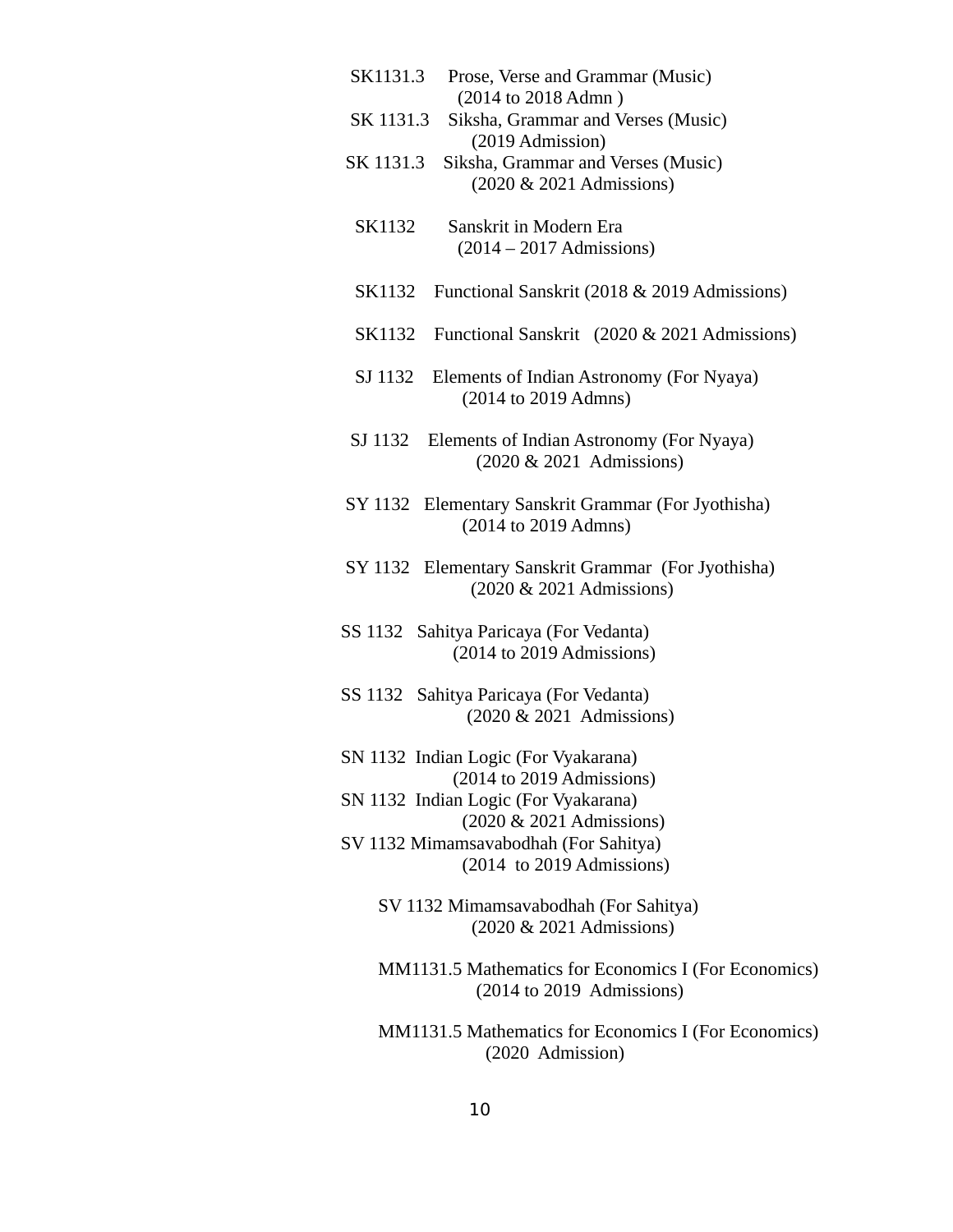- MM1131.5 Mathematics for Economics I (2021 Admission) EN1132 Introduction to Dalit Writing (English) (2014 to 2019 Admissions) EN1132 Introduction to Dalit Writing (English) (2020 & 2021 Admissions) Friday 15.07.2022 LN 1131 General Linguistics (Common for English, Islamic History) (2014 to 2019 Admissions) LN 1131 General Linguistics (Common for English, Islamic History) (2020 & 2021 Admissions)
	- SK1131.1 Kavya and Grammar I (for Hindi) (2014 Admn to 2018 Admn)
	- SK1131.1 Poetry and Grammar I (for Hindi) (2019 Admn)
	- SK1131.1 Poetry and Grammar I (for Hindi) (2020 & 2021 Admns)
	- TM 1132 Mozhipeyarppum Pothukatturaikalum (2014 – 2017 Admissions)
	- TM1132 Mozhipeyarppum Pothukatturaikalum (2018 Admn to 2019 Admn)
	- TM1132 Mozhipeyarppum Pothukatturaikalum (2020 & 2021 Admissions)
	- AR 1132 Secretarial Practice and Translation (Arabic) (2014 Admn)
	- AR 1132 Secretarial Practice and Translation (Arabic) (2015 Admn to 2019 Admn)
	- AR 1132 Basic Translation (2020 & 2021 Admissions)

HN 1132 History of India – Medieval and Modern Period (Hindi) (2014 Admission to 2016Admission)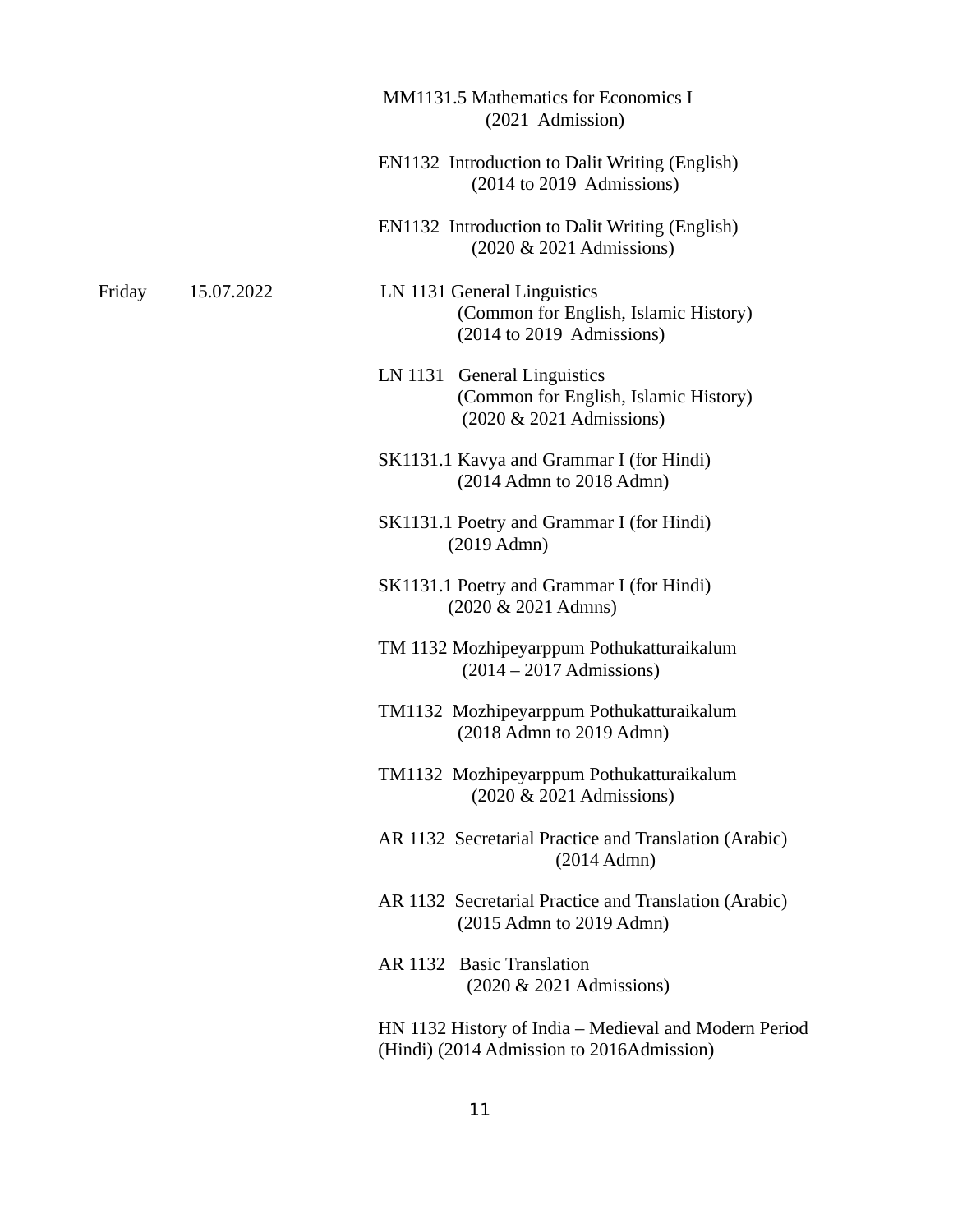|  | HN 1132 Bharath Ki Sanskriti (2017 Admn) |  |
|--|------------------------------------------|--|
|--|------------------------------------------|--|

- HN 1132 Bharath Ki Sanskriti (2018Admn & 2019 Admn)
- HN 1132 Pracheen tatha Madhyakaleen Bharatiya Sanskriti (2020 & 2021 Admisssions)
- SG 1131 Introduction to Sociology (Common for Economics, English, Political Science) (2014 Admn-2019 Admn)
- SG 1131 Introduction to Sociology (Common for Economics, English, Political Science) (2020 Admission)
- SG 1135 Introduction to Sociology (2021 Admission)
- PL 1131 Philosophy of Values (Philosophy) (2014 to 2016 Admissions)
- PL 1131 Philosophy of Values (2017- 2019 Admissions)
- PL 1131 Philosophy of Values (2020 & 2021 Admissions)
- CJ 1131 Introduction to Mass Communication (English) (2014 Admission -2019 Admission)
- CJ 1131 Introduction to Mass Communication (English) (2020 & 2021 Admissions)
- CS 1131.1 Introduction to Information Technology (for English) (2014 Admission to 2019 Admission)
- CS 1131.1 Introduction to Information Technology (for English) (2020 & 2021 Admissions)
	- PG 1131.2 Foundations of Psychology (English and Philosophy) (2014 to 2016 Admissions)
	- PG 1131 Foundations of Psychology (English and Philosophy) (2017- 2019 Admissions)